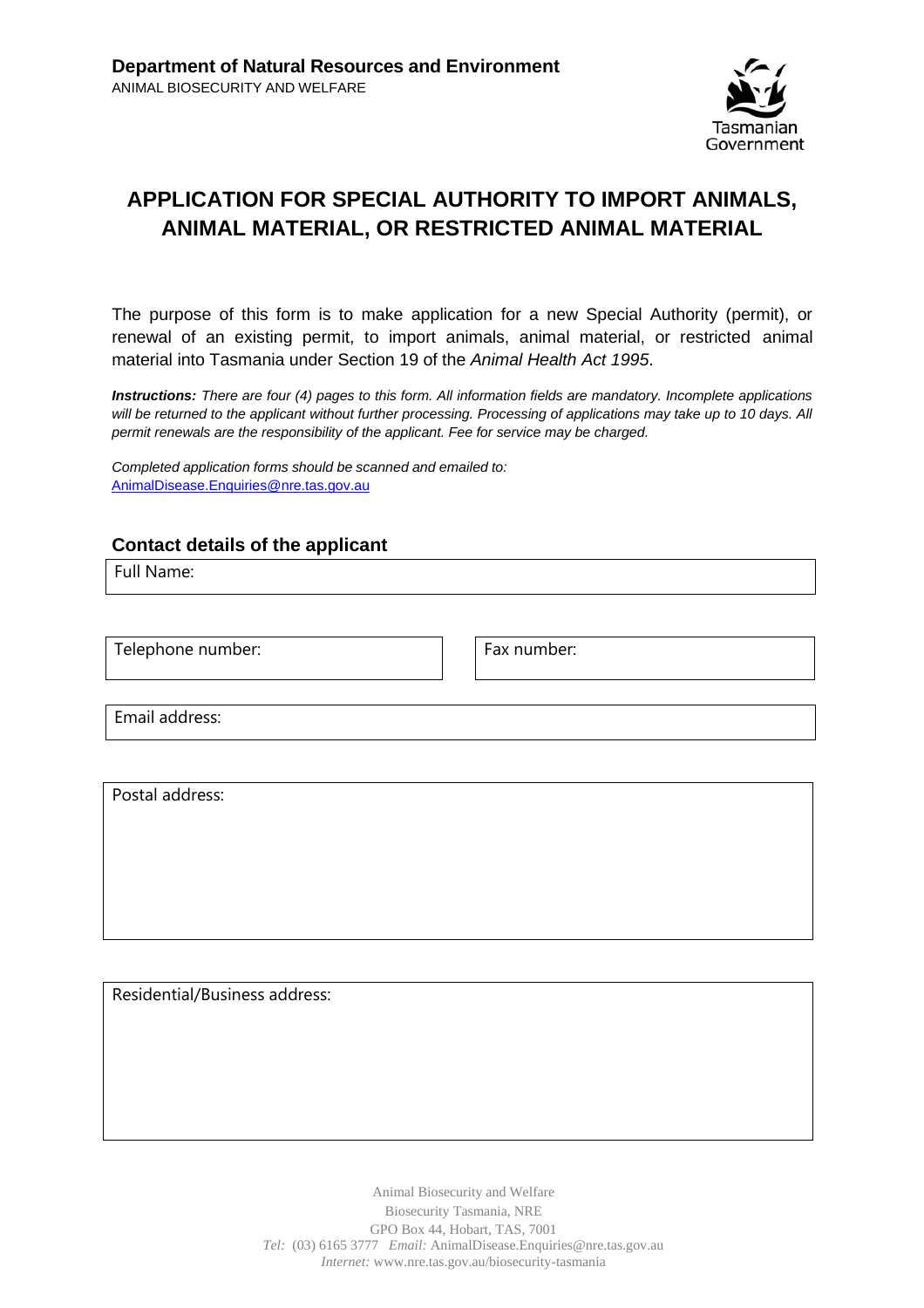ANIMAL BIOSECURITY AND WELFARE



## **Is the applicant a business?**

| Yes $  $ | No |
|----------|----|
|          |    |

If Yes, provide the ABN:

## **Animal (or animal material) details**

Provide name/s of the intended import (both common and scientific names are required): (If there is insufficient space, please attach <sup>a</sup> list to this application form)

Intended date of first import:  $\vert \vert$  htended port of arrival:

Quantity to be imported:  $\vert \vert$  Permit duration required (maximum 1 year):

Origin of item to be imported:

Item description (eg, live animal, animal product, specific treatments or preparation applied, etc.):

| End Use: |
|----------|
|          |

Animal Biosecurity and Welfare Biosecurity Tasmania, NRE GPO Box 44, Hobart, TAS, 7001 *Tel:* (03) 6165 3777 *Email:* AnimalDisease.Enquiries@nre.tas.gov.au *Internet:* www.nre.tas.gov.au/biosecurity-tasmania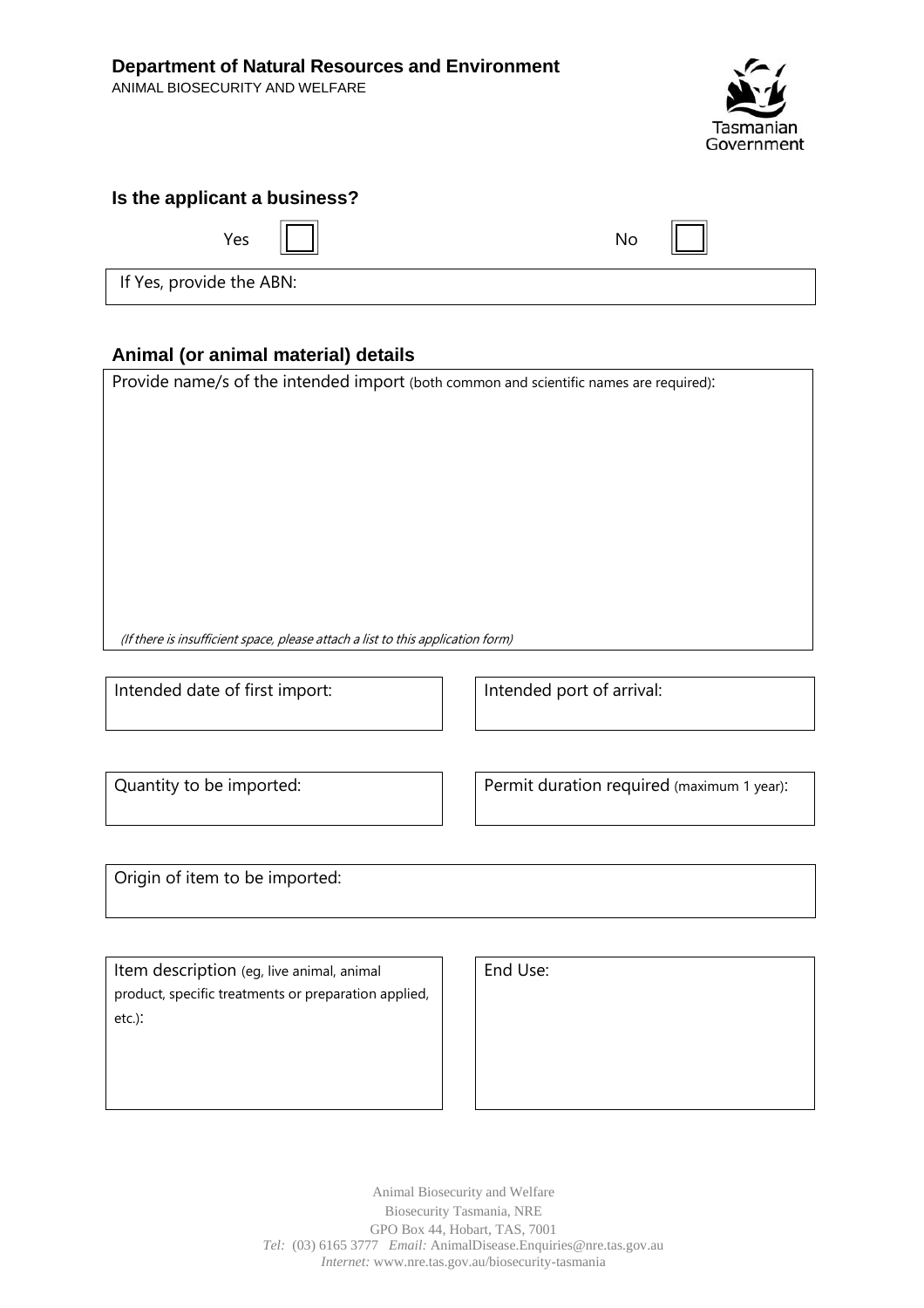

| <b>Supplier details</b>                                      |             |  |  |  |  |
|--------------------------------------------------------------|-------------|--|--|--|--|
| <b>Business Name:</b>                                        |             |  |  |  |  |
| <b>Business address:</b>                                     |             |  |  |  |  |
| Telephone number:                                            | Fax number: |  |  |  |  |
| Is this a request for renewal of an existing permit?         |             |  |  |  |  |
| Yes                                                          | No          |  |  |  |  |
| If Yes, provide the existing permit number:                  |             |  |  |  |  |
| Are there attachments included with this application?<br>Yes | No          |  |  |  |  |
| If Yes, provide a list of the attached documents:            |             |  |  |  |  |
|                                                              |             |  |  |  |  |